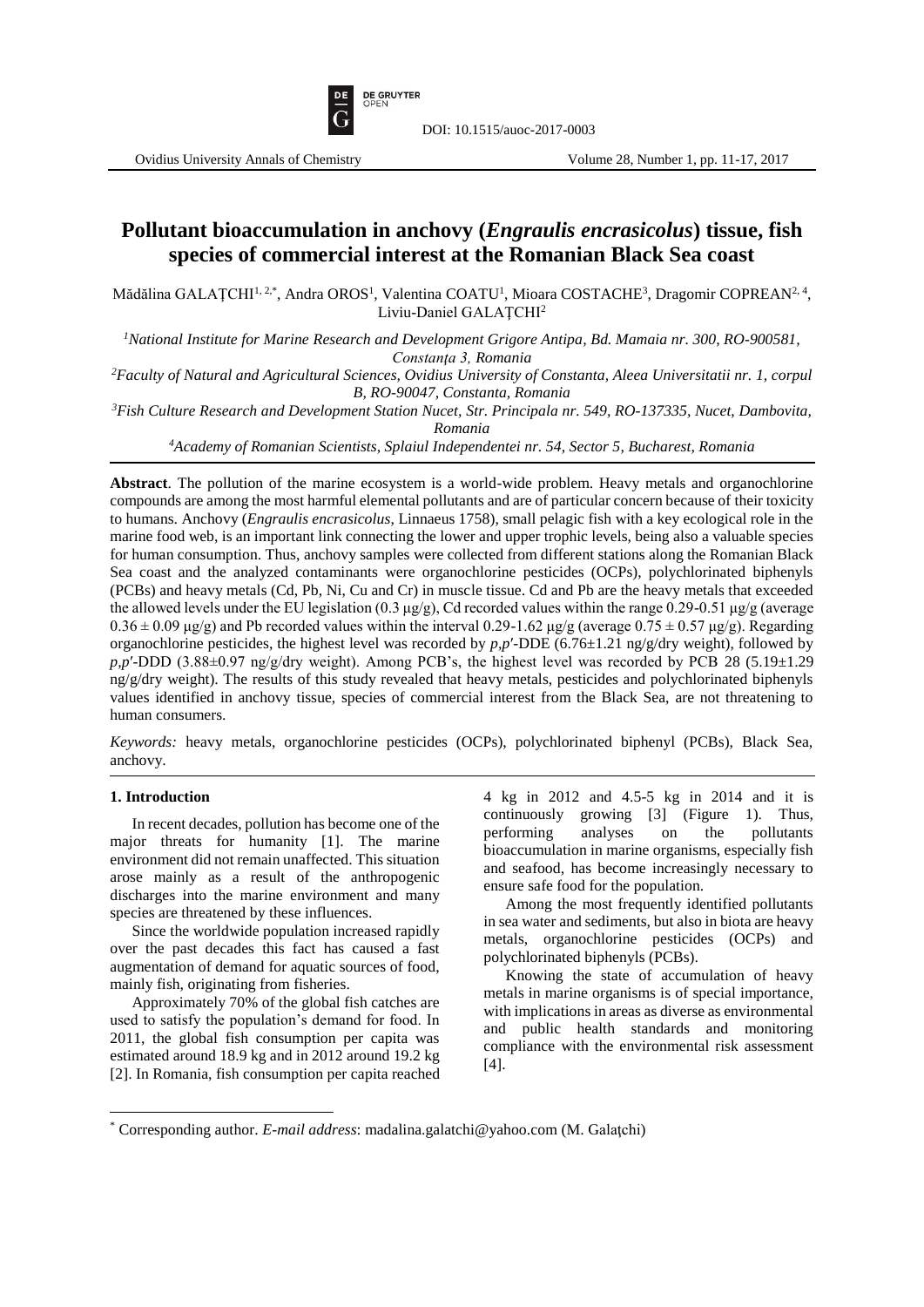

**Figure 1.** The annual average consumption of fish and fish products in Romania [3]

Heavy metal contamination of coastal areas can be correlated directly with urban or industrial sources. Also, the influence of rivers is significant on coastal areas, these are a major source of metals, especially in particulate form, extreme hydrological events (floods) contributes to enhancing this contribution. Atmospheric metal flows, demonstrating both natural influences and human, are also considered to be an important, both in coastal and basin and depend on local weather variability and climate statistics [5].

Due to all these factors, concentrations of heavy metals in sea water are significantly influenced by spatial (depth, proximity to the mouth of the river or the source of contamination) and temporal (season) variations. The coastal sediments present a degree of variation lower than in the water column. However, metals are not permanently fixed in the sediment; changes in the physico-chemical parameters in the water column trigger the release of metals from sediment into the water column [6].

Metal accumulation by biota is subject to a number of physico-chemical and biological processes that determine their solubilization and bioavailability. High concentrations of metals in the environment affect biota by their ability to bioaccumulation, transferring the food chain and goes ultimately to human consumers.

The distribution of heavy metals in sediments and marine shellfish along the Romanian Black Sea coast has highlighted differences between different sectors of the coastline, generally seen in the concentrations slightly increased in certain coastal areas subject to different anthropogenic pressures, and the marine area under the influence of the Danube [7].

The presence of organochlorine pesticides in Black Sea water was correlated with their uncontrolled use in agriculture in the last decades. Their action on marine organisms depends on their chemical formula and on the degree of their persistence.

As the knowledge of the level of pollutants in marine biota is very important to human food safety, this study presents data on the degree of contamination with pollutants of a fish species among the most consumed around the Black Sea basin.

## **2. Materials and methods**

The monitoring of pollutants in recent years in Romanian Black Sea waters was performed by seasonally analyzing samples of seawater, surface sediment and biota, collected along the shoreline, from a network of about 40 stations, located on the 5- 60 m bathymetric strip.

The analytical determination of heavy metals [8] - copper, cadmium, lead, nickel and chromium was performed by graphite furnace atomic absorption spectrometry (GF-AAS) using a SOLAAR M6 DUAL Zeeman, Thermo Electron - UNICAM. Pretreatment consists in the following stages: biological samples were freeze-dried, homogenized, weighed and subjected to digestion with 5 ml nitric acid (HNO<sup>3</sup> 65%, Suprapur Merck) in sealed Teflon vessels (60 ml Savillex) on a hotplate at 120°C. After completion of digestion, samples were brought to 100 ml volume with deionized water (18.2 M $\Omega$  cm, Millipore). In the solutions obtained after the digestion of samples, metals (copper, cadmium, lead, nickel and chromium) were analyzed using graphite furnace-atomic absorption spectrometry. The accuracy and precision of the analytical method were checked with certified reference materials. The determined values were analyzed in relation to the values recommended by EC Regulation No. 1259/2011 [9] that sets allowable concentrations of some heavy metals in fish (0.3  $\mu$ g / g sp Cd and 0.3  $\mu$ g / g sp Pb).

In order to determine the organochlorine pesticides (OCPs) and polychlorinated biphenyls (PCBs), the frozen tissues were freeze-dried and homogenized. About 3 g of the dried tissue were used for analysis. Internal standard 2,4,5-trichlorobenzene was added to the samples for quantifying the overall recovery of the analytical procedures. The extraction of OCPs and PCBs from biota samples was done with 30 ml acetone/hexane (1:1, v:v), in microwave extraction system Start E Milestone for 30 min at 120°C. Further processing of the samples followed the steps: concentration of the extracts to rotary evaporator, clean-up on florisil, respectively, alumina/silica column and concentration of the samples using the Kuderna-Denish concentrator and nitrogen flow. The analytical determination of the OCPs and PCBs [10, 11] content was made by the gas-chromatographic method with a Perkin Elmer gas chromatograph CLARUS 500, equipped with electron capture detector. The analyzed compounds were HCB, lindane, heptachlor, aldrin, dieldrin, endrin, p,p'-DDE (dichlorodiphenvlendrin, *p,p'*-DDE (dichlorodiphenyldichloroethylene), *p,p*′-DDD (dichlorodiphenyldichloroethane) and *p,p*′-DDT (dichlorodiphenyltrichloroethane), PCB 28, PCB 52, PCB 101, PCB 138, PCB 118, PCB 153 and PCB 180.

For statistical interpretation, in order to determine significant differences, the means values were analyzed using paired Student T-test.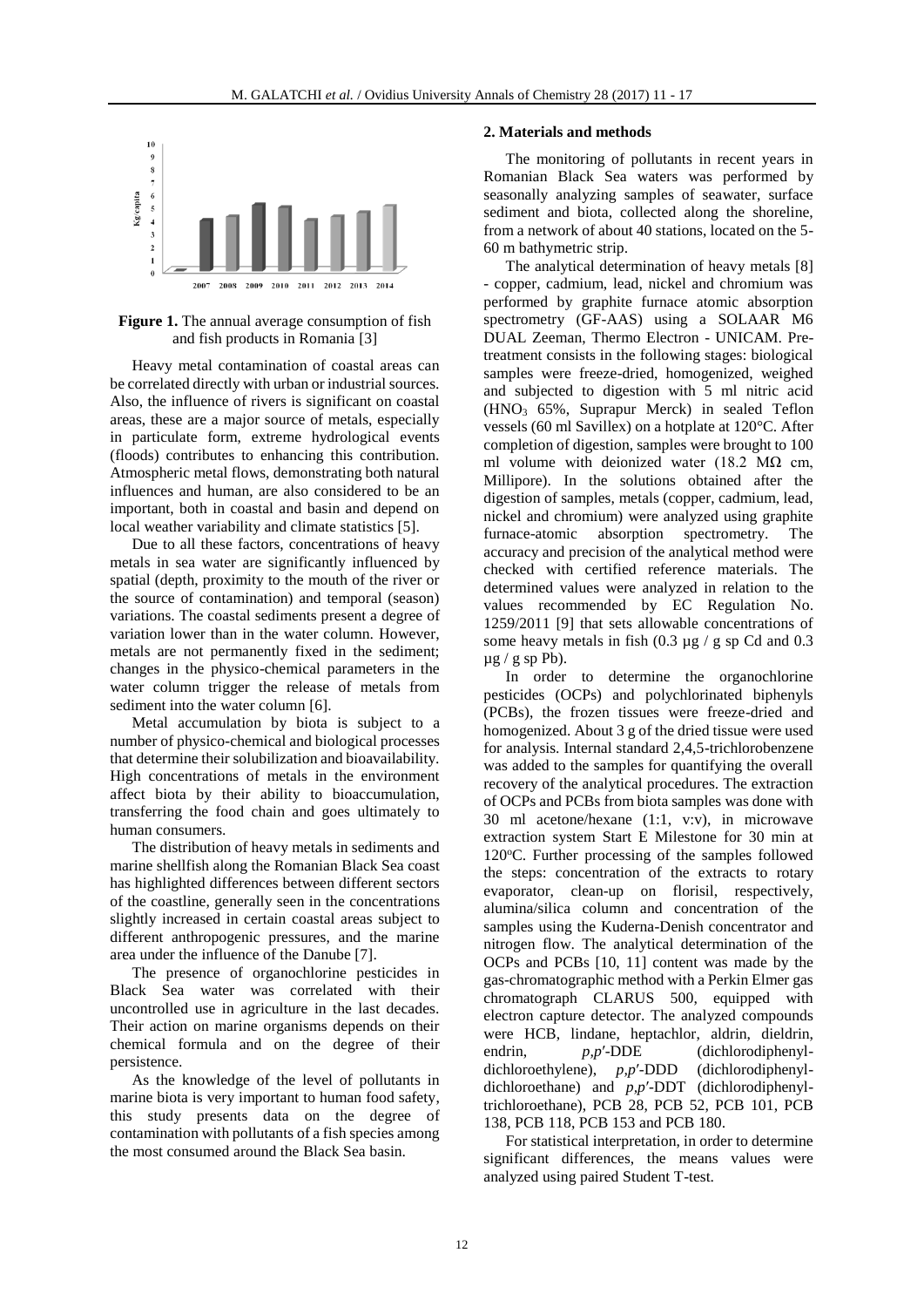For heavy metal determination, anchovy samples were collected from stationary fishing points (10 m depth) located in five areas of the Romanian Black Sea coast (from north to south: Station 1 - Cape Midia, Station 2 - Mamaia, Station 3 - Costinesti, Station 4 - 2 Mai, Station 5 – Vama Veche) (Figure 2a). These are the major fishing areas in which were recorded in recent years a growing presence of anchovy in the catches.

Initially, the study started with the purpose of assessing the bioaccumulation of heavy metals in the tissue of anchovies, subsequently, the need for detailed examination led us to make determinations also for other elements of risk for the human population.

Such as, for organochlorine pesticide (OCP) and polychlorinated biphenyl (PCB) determinations, anchovy samples were collected also from stationary fishing points, but located in three areas of the Romanian Black Sea coast (Station 1 - Cape Midia, an industrialized area, Station 2 - Mamaia, a well developed touristic area, and Station 3 - Olimp, a formerly well developed touristic area) (Figure 2b).



**Figure 2.** Map of heavy metal sampling stations (a) and map of OCPs and PCBs sampling stations (b) for European anchovy

The sampling stations have been selected taking into account also, the degree of contamination identified, prior to the study, in other marine organisms [20].

## **3. Results and discussion**

Regarding the heavy metals concentrations in marine waters, the environmental status of Romanian Black Sea waters was estimated based on the proposed target values for defining good status (GES) under the Marine Strategy Framework Directive. Environmental quality standards for heavy metals in marine waters are from European or national legislation - Order No. 161/2006 [12] for elements not included in the European Directive. As such, except for cadmium, for which a slight exceeding was observed in the northern sector (in 2013), the annual average values for all elements investigated in the last years did not exceed the proposed target values [7]. In terms of biota, in recent years studies have been conducted on mollusks and fish. Thus, the

distribution of heavy metals in marine mollusks highlighted differences between different sectors of the coastline, generally observing slightly increased concentrations in certain coastal areas subject to different anthropogenic pressures (ports, discharges wastewater), and in the marine area under the influence of the Danube [7]. The hydrographic basin of the Danube includes more than 1,000 industrial sites, agricultural and stock raising units and localities with a major impact on water resources [13].

In terms of heavy metals in fish, the mean values and standard deviations identified in the muscle tissue of anchovy are shown in Table 1.

As shown in the above table, the elements that have exceeded the allowed levels under the EU legislation (0.30 μg/g) are cadmium and lead in 2010, but for 2013 the recorded values are well below the maximum level. The values highlighted in dark color are values exceeding the limits allowed by law and the values highlighted in light gray are values close to the maximum allowable level.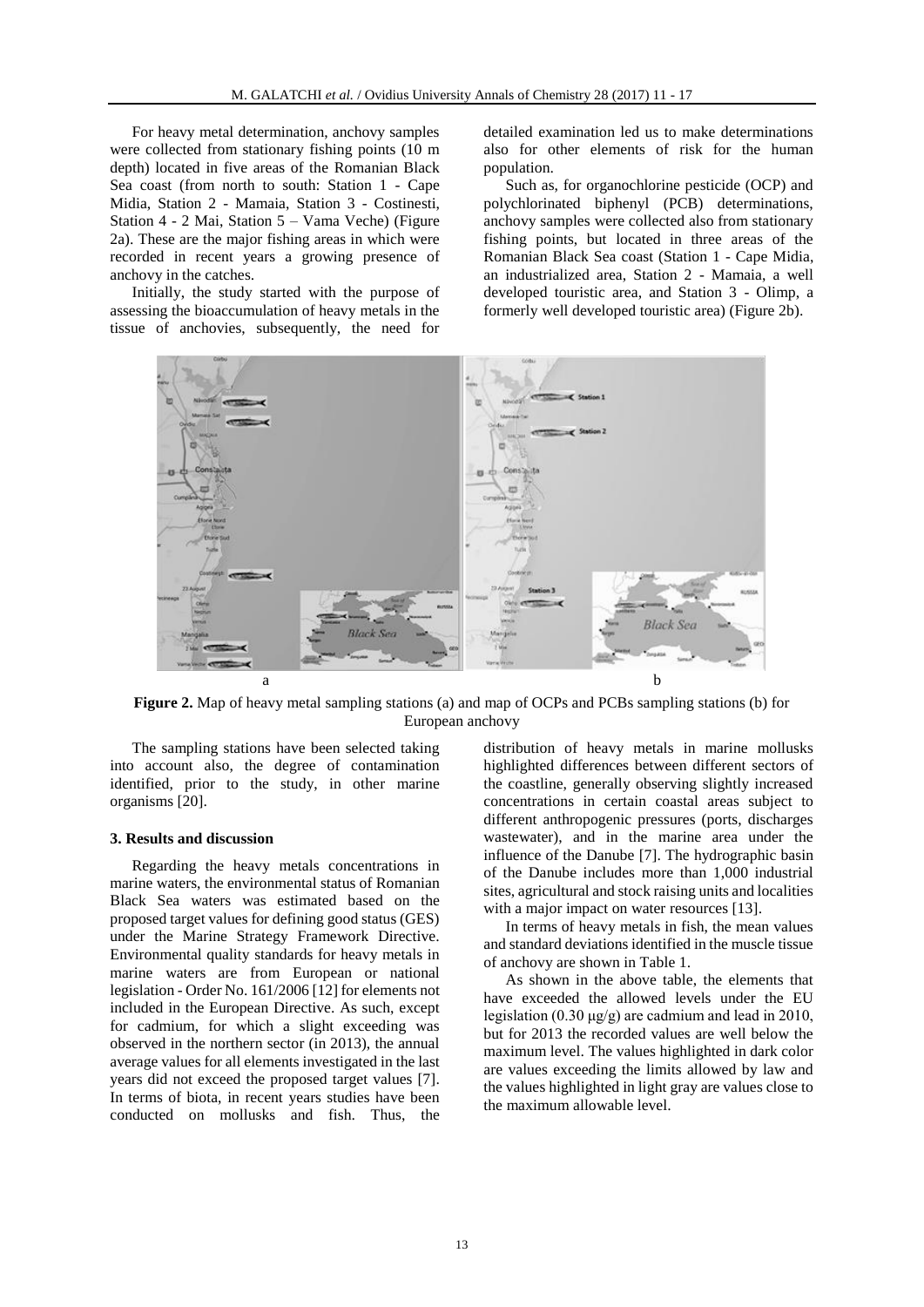|              | <b>Station</b>    | C <sub>d</sub><br>$(0.3 \text{ µg/g})^*$ | Ph<br>$(0.3 \mu g/g)^*$ | Ni<br>$\mu$ g/g | $C_{r}$<br>$\mu$ g/g | Cu<br>$\mu$ g/g |
|--------------|-------------------|------------------------------------------|-------------------------|-----------------|----------------------|-----------------|
| 2            | Cape Midia        | $0.52 \pm 0.07$                          | $1.62 \pm 0.24$         | $1.13 \pm 0.16$ | $1.62+0.27$          | $5.24 \pm 0.78$ |
| $\mathbf{0}$ | <b>Mamaia</b>     | $0.35 \pm 0.05$                          | $1.03 \pm 0.17$         | $0.13 \pm 0.02$ | $0.32+0.05$          | $5.76 \pm 1.03$ |
| 1            | <b>Costinesti</b> | $0.29 \pm 0.04$                          | $0.35 \pm 0.06$         | $0.27+0.04$     | $0.44 + 0.06$        | $3.96 \pm 0.59$ |
| $\mathbf{0}$ | 2 Mai             | $0.31 \pm 0.05$                          | $0.34 \pm 0.05$         | $0.21 + 0.03$   | $0.45 + 0.08$        | $4.29 + 0.72$   |
|              | <b>VamaVeche</b>  | $0.32 \pm 0.04$                          | $0.29 \pm 0.04$         | $0.21 + 0.03$   | $0.19 \pm 0.02$      | $3.63 \pm 0.65$ |
|              | Cape Midia        | $0.04 + 0.01$                            | $0.08 + 0.02$           | $0.18+0.04$     | $0.21 + 0.04$        | $2.01 + 0.33$   |
| 2            | <b>Mamaia</b>     | $0.03 + 0.02$                            | $0.07 + 0.02$           | $0.09 + 0.01$   | $0.05 + 0.02$        | $1.83 + 0.36$   |
| $\bf{0}$     | <b>Costinesti</b> | $0.08 + 0.01$                            | $0.13 \pm 0.03$         | $0.03 \pm 0.01$ | $0.10+0.02$          | $0.58 \pm 0.09$ |
| 1            | 2 Mai             | $0.11 \pm 0.03$                          | $0.10+0.01$             | $0.08 + 0.02$   | $0.02+0.01$          | $0.83 \pm 0.13$ |
| 3            | <b>VamaVeche</b>  | $0.11 \pm 0.01$                          | $0.08 + 0.02$           | $0.02+0.01$     | $0.02 \pm 0.01$      | $0.57+0.14$     |

Table 1. Heavy metal concentrations in anchovy (Romanian Black Sea coast) tissue in 2010 and 2013

\*EC Regulation No. 1881/2006 (amended in 2007, 2008, 2010)

By applying the paired Student T-test we can statistically observe significant differences  $(p<0.05)$ 

between Cd and Pb mean values for the two study periods (Table 2).

| Table 2. Differences between mean values for Cd and Pb identified in anchovy tissue, samples from Romanian |                                  |  |
|------------------------------------------------------------------------------------------------------------|----------------------------------|--|
|                                                                                                            | Black Sea waters (2010 and 2013) |  |

|                       | $Cd$ ( $\mu$ g/g)<br><i>2010</i> | $Cd$ ( $\mu$ g/g)<br>2013 | $Pb(\mu g/g)$<br>2010 | $Pb(\mu g/g)$<br>2013 |
|-----------------------|----------------------------------|---------------------------|-----------------------|-----------------------|
| Mean                  | 0.358                            | 0.074                     | 0.746                 | 0.092                 |
| <b>Variance</b>       | 0.00867                          | 0.00143                   | 0.32623               | 0.00057               |
| <b>Observations</b>   | 5                                | 5                         | 5                     | 5                     |
| t Stat                | 6.31892                          |                           | 2.55812               |                       |
| $P(T \le t)$ one-tail | 0.00073                          |                           | 0.03138               |                       |
| t Critical one-tail   | 2.01505                          |                           | 2.13185               |                       |
| $P(T \le t)$ two-tail | 0.00146                          |                           | 0.04276               |                       |
| t Critical two-tail   | 2.57058                          |                           | 2.77645               |                       |

The heavy metal levels in various types of living organism from the Black Sea Turkish coast have been also investigated by several researchers [14-18]. The results for heavy metal mean values and standard

deviations in anchovy from the Black Sea Turkish coast investigated in the last years are summarized in Table 3.

| Heavy metals   | <b>References</b>            |                 |                          |                             |
|----------------|------------------------------|-----------------|--------------------------|-----------------------------|
| $\mu$ g/g s.p. | Uluozlu <i>et al.</i> $[15]$ | Tüzen $[16]$    | Turan <i>et al.</i> [17] | Nisbet <i>et al.</i> $[18]$ |
| Cd             | $0.65 \pm 0.04$              | $0.27+0.02$     | $0.124 \pm 0.018$        | $0.035 \pm 0.05$            |
| Pb             | $0.33 \pm 0.01$              | $0.30 \pm 0.02$ | $0.329 \pm 0.302$        | $0.70 \pm 0.07$             |
| Zn             | $40.2 + 3.2$                 | $38.8 + 3.2$    | $25.41 + 3.664$          | $26.25 \pm 1.67$            |
| Cи             | $0.95 \pm 0.04$              | $1.96 \pm 0.14$ | -                        | $2.73 \pm 0.21$             |

It can be observed in Table 3 that the elements that have exceeded the level determined under the EU

legislation are also cadmium and lead for the anchovies analyzed from Turkish Black Sea waters.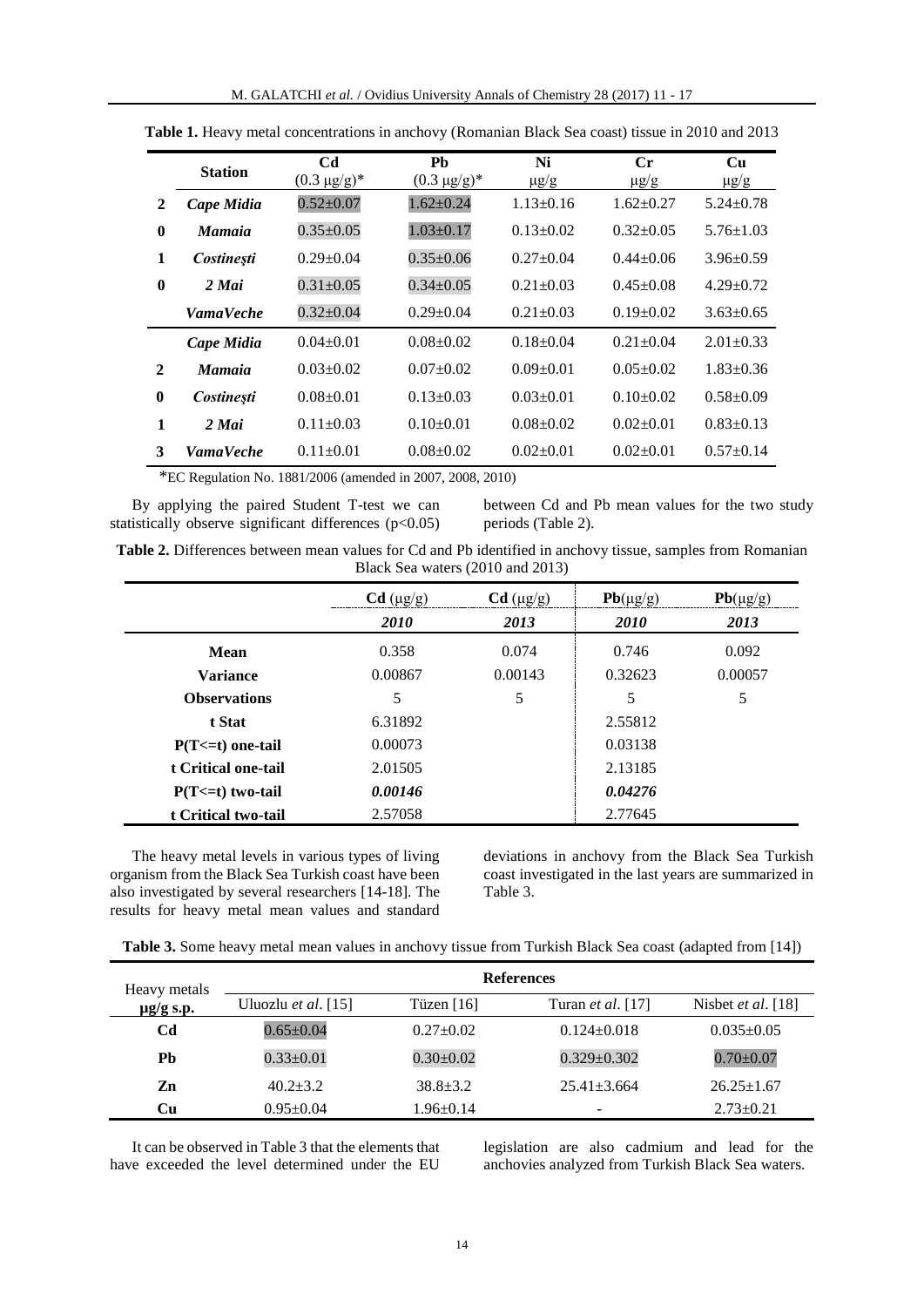Regarding the differences between the mean values for Cd, Pb and Cu identified in anchovy tissue, in 2010, the paired Student T-test was applied and the differences between the values identified in Romanian waters Black Sea are statistically slightly different (p>0.05) compared those identified in Turkish Black Sea waters (Table 4).

**Table 4**.The similarity between the mean values for some heavy metals (Cd, Pb, Cu) identified in

| anchovy tissue, samples from Romanian and Turkish |  |
|---------------------------------------------------|--|
| Black Sea waters in 2010                          |  |

|                           | <b>Romanian Black</b><br>Sea waters 2010 | <b>Turkish Black</b><br>Sea waters<br><i>2010</i> |
|---------------------------|------------------------------------------|---------------------------------------------------|
| Mean                      | 1.96                                     | 1.26                                              |
| <b>Variance</b>           | 5.9601                                   | 1.6513                                            |
| <b>Observations</b>       | 3                                        | 3                                                 |
| t Stat                    | 0.43947                                  |                                                   |
| $P(T=0)$ one-<br>tail     | 0.34503                                  |                                                   |
| t Critical one-<br>tail   | 2.35336                                  |                                                   |
| $P(T \le t)$ two-<br>tail | 0.69005                                  |                                                   |
| t Critical two-<br>tail   | 3.18245                                  |                                                   |

Fish are considered good indicators for the heavy metal concentration in aquatic ecosystems because they occupy different trophic level [14].

Concerning other elements investigated, Cu, Ni and Cr, the recorded values din not exceed the suggested target values for the achievement of a good ecological status: 6 µg/L Cu, 34 µg/L Ni, 20 µg/L Cr [7].

Regarding organochlorine pesticides, in recent years the highest concentrations in water were identified for HCB and lindane. Compared with threshold values proposed for water in order to define good environmental status, frequent exceedances were identified for lindane, cyclodienes (aldrin, dieldrin, endrin) and DDT (DDT and metabolites) [7].

The organochlorine pesticides levels identified in anchovy tissue are presented in Figure 3. As shown, the pesticides with the highest concentration are *p,p*′- DDE, lindane and heptachlor. Regarding the sampling areas of anchovy, it was observed that in samples collected from the Olimp station was identified the highest level of  $p, p'$ -DDE (6.76 $\pm$ 1.21) ng/g/dry weight), followed by *p,p*′-DDD (3.88±0.97 ng/g/dry weight) and in the Mamaia station high levels were recorded for the majority of pesticides analyzed (lindane 5.15±1.28 ng/g/dry weight, heptachlor 4.70±0.85 ng/g/dry weight, dieldrin  $3.26\pm0.54$  ng/g/dry weight).



## **Figure 3.** Organochlorine pesticide levels identified in anchovy tissue in 2015

Even though there are not yet threshold values proposed by EU legislation for defining the good ecological status for organochlorine pesticides in terms of biota, the national legislation in force, Order 147/2004 [19], regulates the maximum levels of pesticides (in fish, fishery products, eggs, crustaceans, mollusks, cephalopods). Concentrations of organochlorine pesticides (OCPs) in fish (pelagic species like sprat) were determined in 2012-2013 and the values were lower than the maximum admissible levels. The dominant compounds in fish were represented by DDT and its metabolites (the isomers DDD and DDE) [20] similarly to the identified values in anchovy.

PCBs were also analyzed in anchovy tissue. Polychlorinated biphenyls (PCBs) are toxic chemical compounds belonging to the class of persistent organic pollutants (POPs). They were produced in many industrialized countries, being used in transformers and capacitors due to their dielectric and thermal insulation. Later research has shown that PCBs have negative impact on human health and environmental quality (carcinogenicity, reproductive function disorders, immune system changes, loss of biological diversity). The production of equipment containing PCBs was banned since the 1970s, but in some countries it is currently still in use.

The levels of PCBs identified in anchovy tissue are presented in Figure 4.



**Figure 4.** Polychlorinated biphenyl levels identified in anchovy tissue in 2015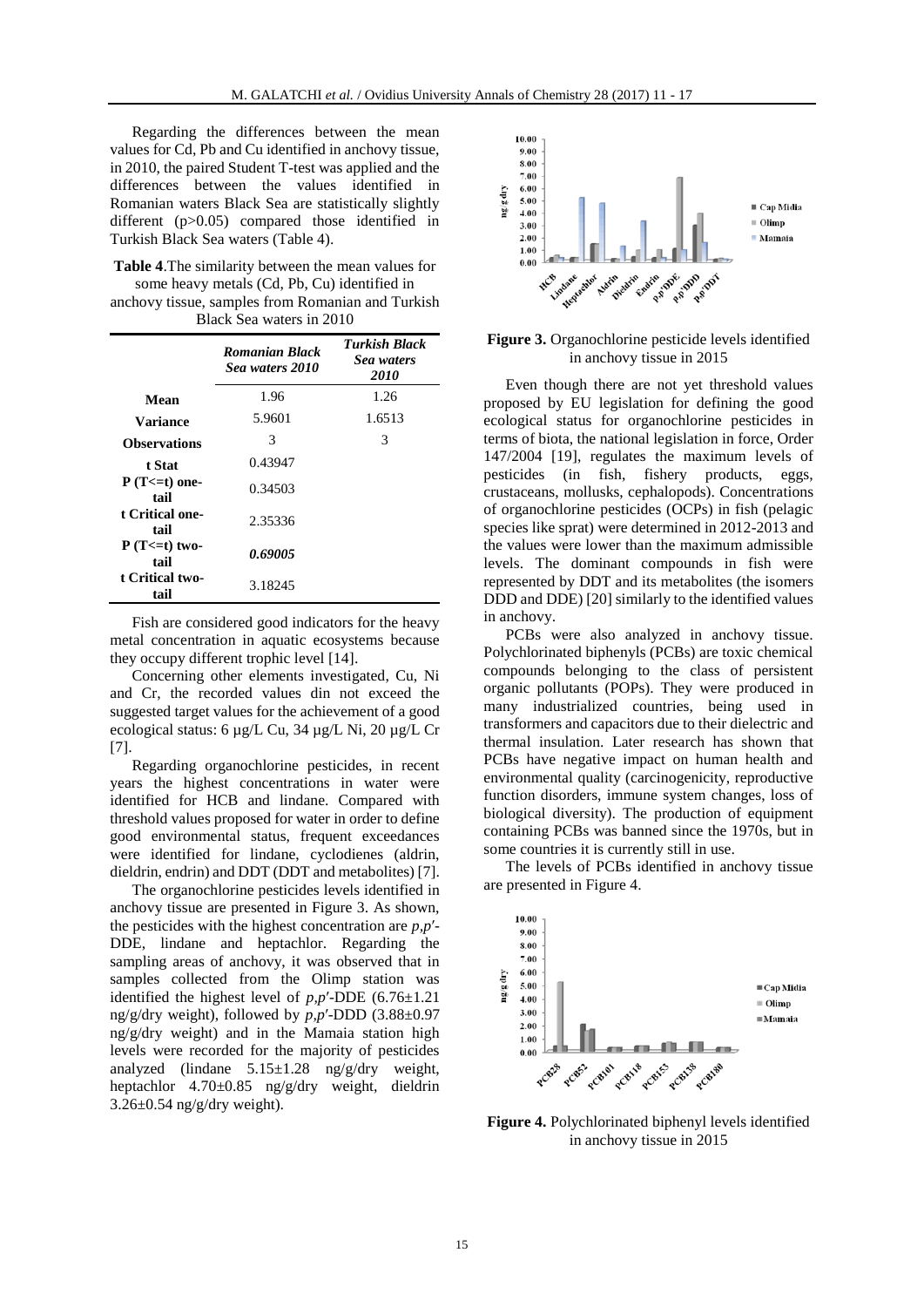The level of polychlorinated biphenyls identified in anchovy tissue was similar in all the analyzed stations, but it can be noticed that in the Olimp station was identified the highest level of PCB 28 (5.19±1.29 ng/g/dry weight). This situation was also found in other marine organisms, mollusks. Higher values may be related to the fact that in Olimp area the tourism was practiced extensively in the years 80'-90' and now the area is abandoned, is not subject to any type of analysis and control.

The pollutants bioaccumulation in anchovy from Romanian Black Sea coast has highlighted differences between some stations, generally seen in the concentrations slightly increased in certain coastal areas.

# **4. Conclusions**

The results presented in this study shows that the heavy metal levels identified in anchovy tissue that exceeded the allowed levels under the EU legislation are cadmium and lead in 2010 at Romanian Black Sea coast, in some samples, and for 2013 the recorded values were well below the maximum allowable level. Thus, there is an improvement in the marine environment on the presence of heavy metal, smaller values were identified also in other marine organisms.

The values obtained for the two study periods, 2010 and 2013 in the Romanian Black Sea waters were significant differences ( $p$  <0.05) only for Cd and Pb, other values were similar.

Regarding the differences between the mean values for Cd, Pb and Cu identified in anchovy tissue, Romanian and Turkish Black Sea samples, in 2010, it was revealed that the values are similar.

Among the organochlorine pesticides that were identified in anchovy tissue, the pesticides with the highest value were *p,p*′-DDE, lindane and heptachlor. Regarding the sampling areas of anchovy, it was observed that in samples collected from Olimp station was identified the highest level of *p,p*′-DDE, followed by *p,p*′-DDD, and in the Mamaia station were recorded high levels for the majority of pesticides analyzed. However, the organochlorine pesticides levels were below the maximum values allowed by national legislation [19].

Regarding the level of polychlorinated biphenyls identified in anchovy tissue, it can be noticed that it was similar in all the analyzed stations, but, in the Olimp station, was identified the highest level of PCB 28.

Long term investigations on several marine species from the Romanian Black Sea coast will allow highlighting certain aspects of the process of bioaccumulation of pollutants and their potential trophic transfer, information contributing to enhancing the knowledge in the field and creating the basis for future research.

## **5. Acknowledgments**

This research was completed within the PhD research program of the Doctoral School of Applied Sciences, "Ovidius" University of Constanta, Romania, with the full support of colleagues from NIMRD "Grigore Antipa" Constanta, Romania.

## **Conflict of interests**

The authors declare that there is no conflict of **interests** 

#### **References**

- [1]. L.D. Galaţchi, The Romanian national accidental and intentional polluted water management system, in "Management of Intentional and Accidental Water Pollution", NATO Security through Science Series, Dordrecht - The Netherlands, 181-184 (2006).
- [2]. FAO, Fish to 2030 Prospects for Fisheries and Aquaculture, Agriculture and Environmental Services Discussions Paper 3: 44-47 (2013).
- [3]. National Institute of Statistics, Statistical Yearbook 2015 (in Romanian). (http://www.insse.ro/cms/files/Anuar%20statist ic/04/04%20Veniturile%20cheltuielile%20si% 20consumul%20populatiei\_ro.pdf).
- [4]. UNEP, Contaminant monitoring programs using marine organisms: quality assurance and good laboratory practice. Reference Methods for Marine Pollution Studies, 57: 1-23 (1990).
- [5]. A. Oros, M.T. Gomoiu, A review of metal bioaccumulation levels in the Romanian Black Sea biota during the last decade – A requirement for implementing marine strategy framework directive (Descriptors 8 and 9), J. Environ. Prot. Ecol. 13 (2012) 1730-1739.
- [6]. W.X. Wang, N.S. Fisher, Modeling metal bioavailability for marine mussels, Rev. Environ. Contam. Toxicol. 151 (1997) 38-39.
- [7]. Environmental State Report, Report on the state of the marine and coastal environment in 2013, Marine Research (Cercetări Marine) 44 (2014) 5-35.
- [8]. IAEA-MEL, Standard Operating Procedures for Trace Metals Analyses, 1999.
- [9]. European Commission Regulation No. 1259/2011 amending Regulation (EC) No. 1881/2006 as regards maximum levels for dioxins, dioxin-like PCBs and non dioxin-like PCBs in foodstuffs, Official journal of the European Union, L 320, 3 December 2011, 18– 23.
- [10]. IAEA-MEL, Training manual on the measurement of organochlorine and petroleum hydrocarbons in environmental samples, Marine Environmental Studies Laboratory (1995).
- [11]. M.I. Nenciu, V. Coatu, A. Oros, D. Rosioru, D.